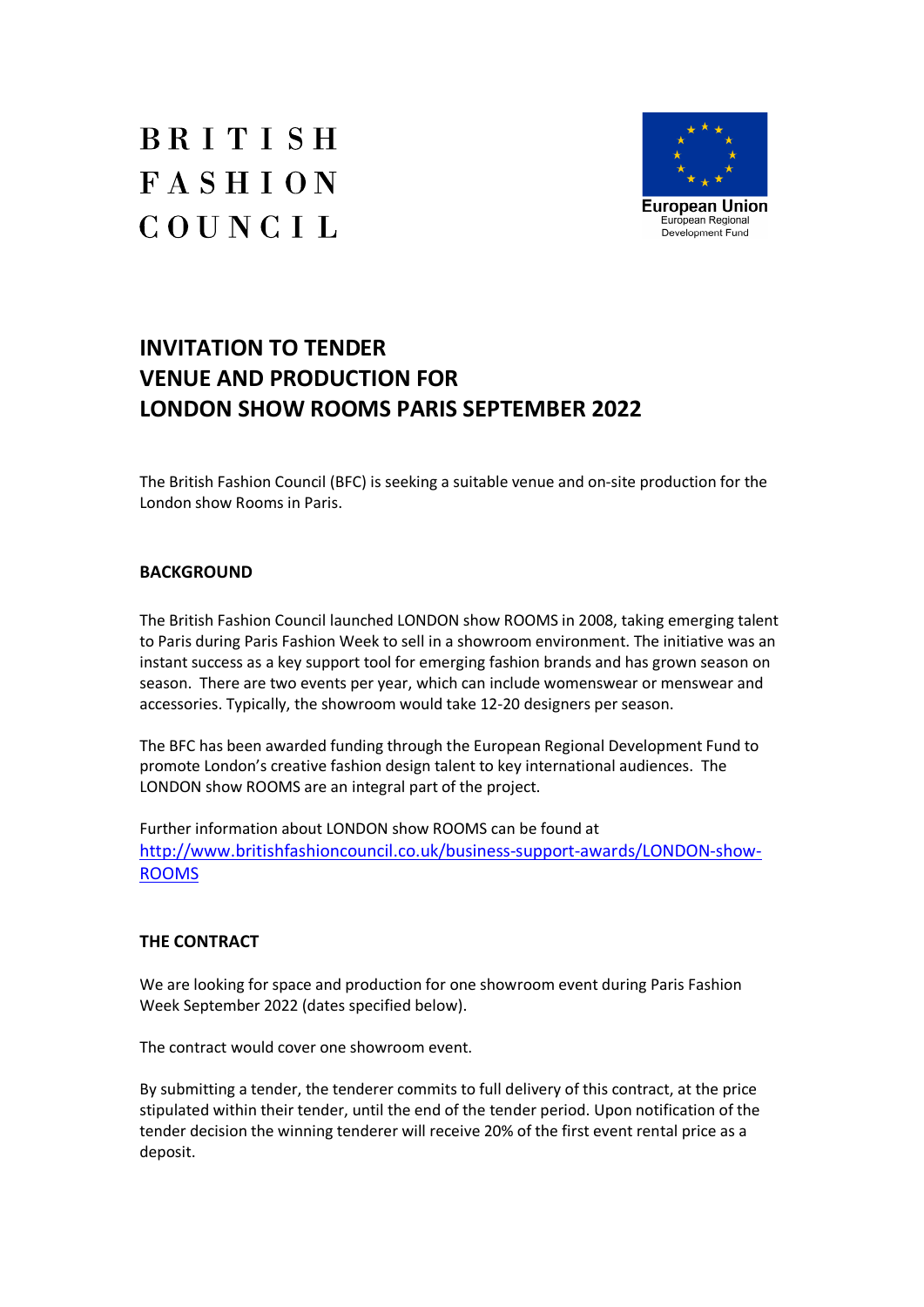The BFC reserves the right to change the length of contract and value should there be a change in our requirements.

**Budget per showroom: £50,000 - £70,000** to include venue, production, and TVA if applicable.

## **REQUIREMENTS**

#### **Event Dates (tbc):**

25<sup>th</sup>/26<sup>th</sup> September to 3<sup>rd</sup>/4<sup>th</sup> October 2022 – 1 day set up, 7 event days

#### **Venue Requirements**

- · *Type:* Open gallery-style space able to facilitate showroom style designer exhibition possibly on one level only. Wi-Fi is essential in every area; Possibility of holding an evening event
- · Area for entrance/reception desk; area for seating for guests, area for BFC staff table, area for model fitting, area for catering table
- Look & Feel: Newly painted white walls; Concrete floor/high end industrial; Minimal décor; High ceilings (preferably); Natural light (preferably), one floor (preferably), street level preferred
- · *Location:* Must be central Paris, Marais (arrondissement 1, 2,3 & 4). Proximity to other showrooms
- · *Size:* 270-400 square meters, linear metre of walls approx. 80/90 m
- · Light and airy space
- Ability to brand walls and windows
- · Plug socket for each designer
- · Adjustable spotlights
- · Two toilets
- High speed Wi-Fi and sound system if possible
- · Storage room
- Separate kitchen with microwave and fridge if possible
- · Running water and working electricity
- Alarm system and lockable entrance
- Loading bay area and ability to load out in evenings
- · High quality air conditioning and heating
- · Changing room areas

#### **Production Requirements**

- · Basic furniture allocation for all designers: minimum 60 white rails in total or equivalent for some designers in white shelving and white consoles, also several low consoles/tables and mirrors. 2 white sofas and white working desk with 6 chairs. Each designer will have a table to write orders, 2 chairs and a paper bin.
- · Signage for each designer, LONDON show ROOMS branding and directional signage in the main street. Listing of designers and LONDON show ROOMS sponsors or partners. Signage artwork file provided by BFC.
- · Welcome desk for reception with 2 chairs.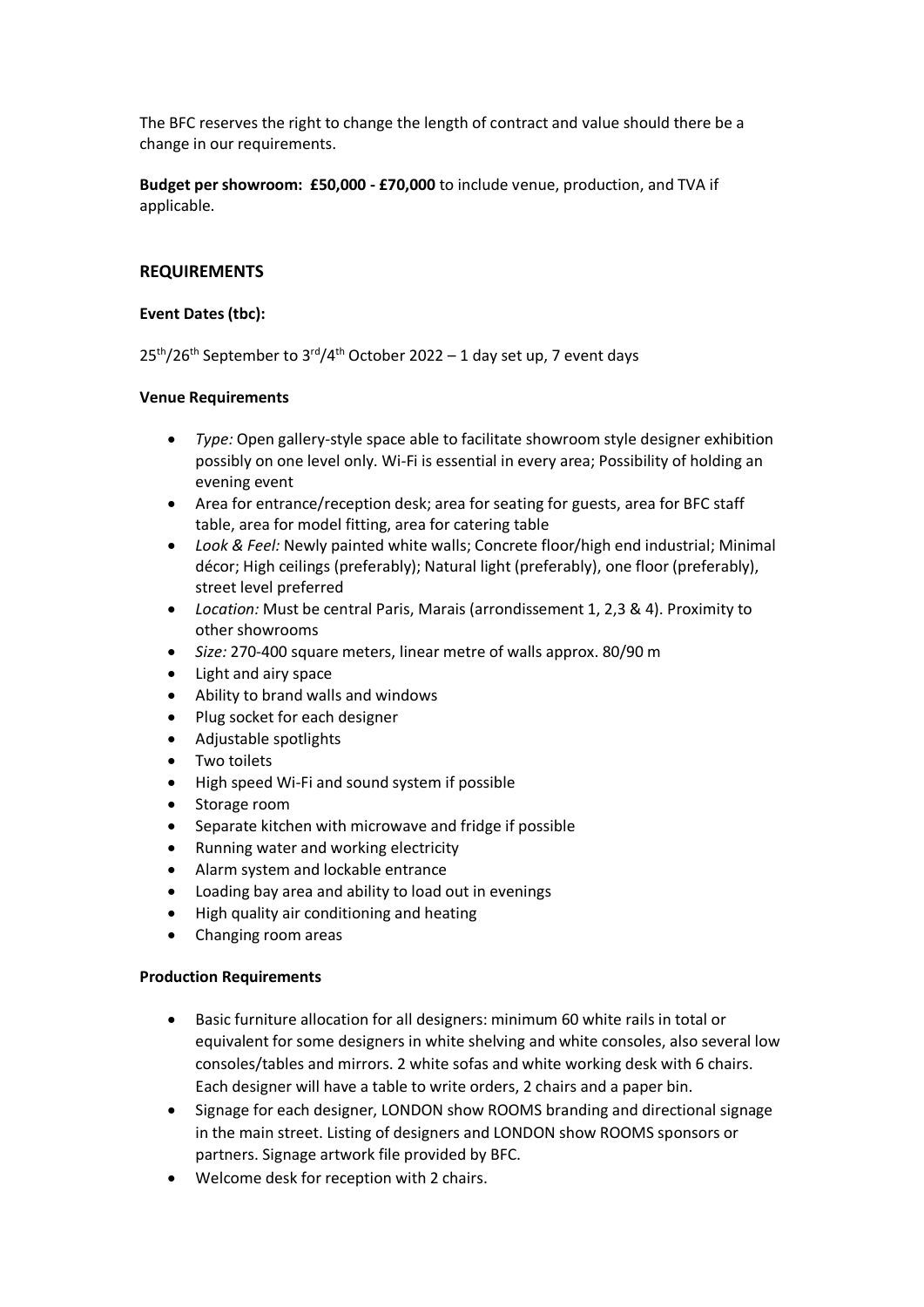- · Security
- · Daily cleaning of the space and cleaners during opening hours
- · Storage room for designers' suitcases
- · Changing room areas

#### **YOUR TENDER**

Please base your tender on the specification above.

Ensure you include the following in your proposal:

- · Confirmation that the venue is available on the dates specified
- · Understanding of the brief, including how it meets the type and look & feel requirements listed above
- · Details of how you meet our production requirements
- · Please include visuals and a floorplan of the venue
- · Itemised budget: please include full cost details for venue and production for the showroom, and your payment terms

#### **TENDER PROCESS**

Please submit a full tender response to the above brief.

The procurement of this contract will be via a one-stage invitation to tender process (with no pre-qualification questionnaire stage).

Tenders that pass the selection process will be considered against the following award criteria:

| <b>Award criteria</b>                                                         | <b>Maximum</b> | Weighting |
|-------------------------------------------------------------------------------|----------------|-----------|
|                                                                               | score          |           |
| Suitability of location                                                       | 5              | 30%       |
| Value for money - please submit a full budget                                 | 5              | 20%       |
| Understanding of brief, including how venue<br>meets look & feel requirements | 5              | 30%       |
| <b>Production fulfilment</b>                                                  | 5              | 20%       |
| <b>Total score</b>                                                            | 20             | 100%      |

Maximum total score = 20 Weighting: 1 = Poor - 5 = Excellent

When awarding the contract, the panel will consider a range of factors, not just the scoring of the tenders.